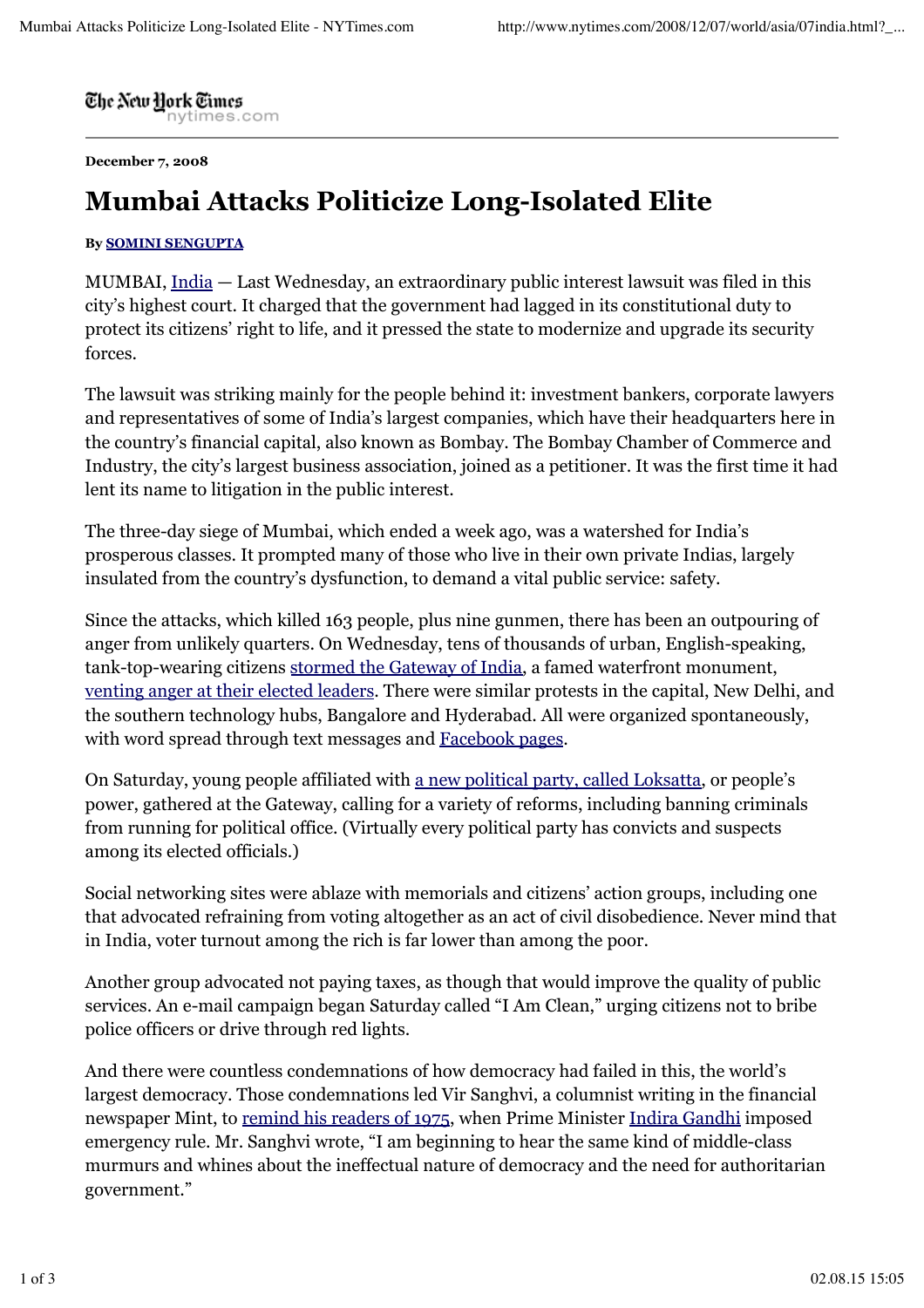Perhaps the most striking development was the lawsuit because it represented a rare example of corporate India's confronting the government outright rather than making back-room deals.

"It says in a nutshell, 'Enough is enough,' " said Cyrus Guzder, who owns a logistics company. "More precisely, it tells us that citizens of all levels in the country believe their government has let them down and believe that it now needs to be held accountable."

In India's city of gold, the distinction between public and private can be bewildering. For members of the working class, who often cannot afford housing, public sidewalks become living rooms. In the morning, commuters from gated communities in the suburbs pass children brushing their teeth at the edge of the street. Women are forced to relieve themselves on the railway tracks, usually in the dark, for the sake of modesty. The poor sometimes sleep on highway medians, and it is not unheard of for drunken drivers to mow them down.

Mumbai has been roiled by government neglect for years. Its commuter trains are so overcrowded that 4,000 riders die every year on average, some pushed from trains in the fierce competition to get on and off. Monsoons in 2005 killed more than 400 people in Mumbai in one day alone; so clogged were the city's ancient drains, so crowded its river plains with unauthorized construction that water had nowhere to go.

Rahul Bose, an actor, suggested setting aside such problems for the moment. In a plea published last week in The Hindustan Times, he laid out the desperation of this glistening, corroding place. "We overlook for now your neglect of the city," he wrote. "Its floods, its traffic, its filth, its pollution. Just deliver to us a world-standard antiterrorism plan."

None of the previous terrorist attacks, even in Mumbai, had so struck the cream of Bombay society. Bombs have been planted on commuter trains in the past, but few people who regularly dine at the Taj Mahal Palace & Tower hotel, one of the worst-hit sites, travel by train. "It has touched a raw nerve," said Amit Chandra, who runs a prominent investment firm. "People have lost friends. Everyone would visit these places." In any event, public anger could not have come at a worse time for incumbent politicians, who were at their most contrite last week. National elections are due next spring, and security is likely to be one of the top issues in the vote, particularly among the urban middle class. It remains to be seen whether outrage will prompt them to turn out to vote in higher numbers or whether politicians will be compelled to pay greater attention to them than in the past.

"There's a revulsion against the political class I have never seen before," said Gerson D'Cunha, a former advertising executive whose civic group, A.G.N.I., presses for better governing. "The middle class that is laid back, lethargic, indolent, they've been galvanized."

For how long? That is a question on everyone's lips. At a memorial service on Thursday evening for a slain alumnus of the elite St. Xavier's College here, a placard asked: "One month from now, will you care?"

"It's helplessness, what do we do?" said Probir Roy, the owner of a technology company and an alumnus of St. Xavier's. "All the various stakeholders — the police, politicians — you can't count on them anyway. Now what do you do?"

Tops, a private security agency, has plenty to do. It is consulting schools, malls and "high net individuals" on how to protect themselves better. Security was a growth industry in India even before the latest attacks. Tops's global chairman, Rahul Nanda, said the company employed